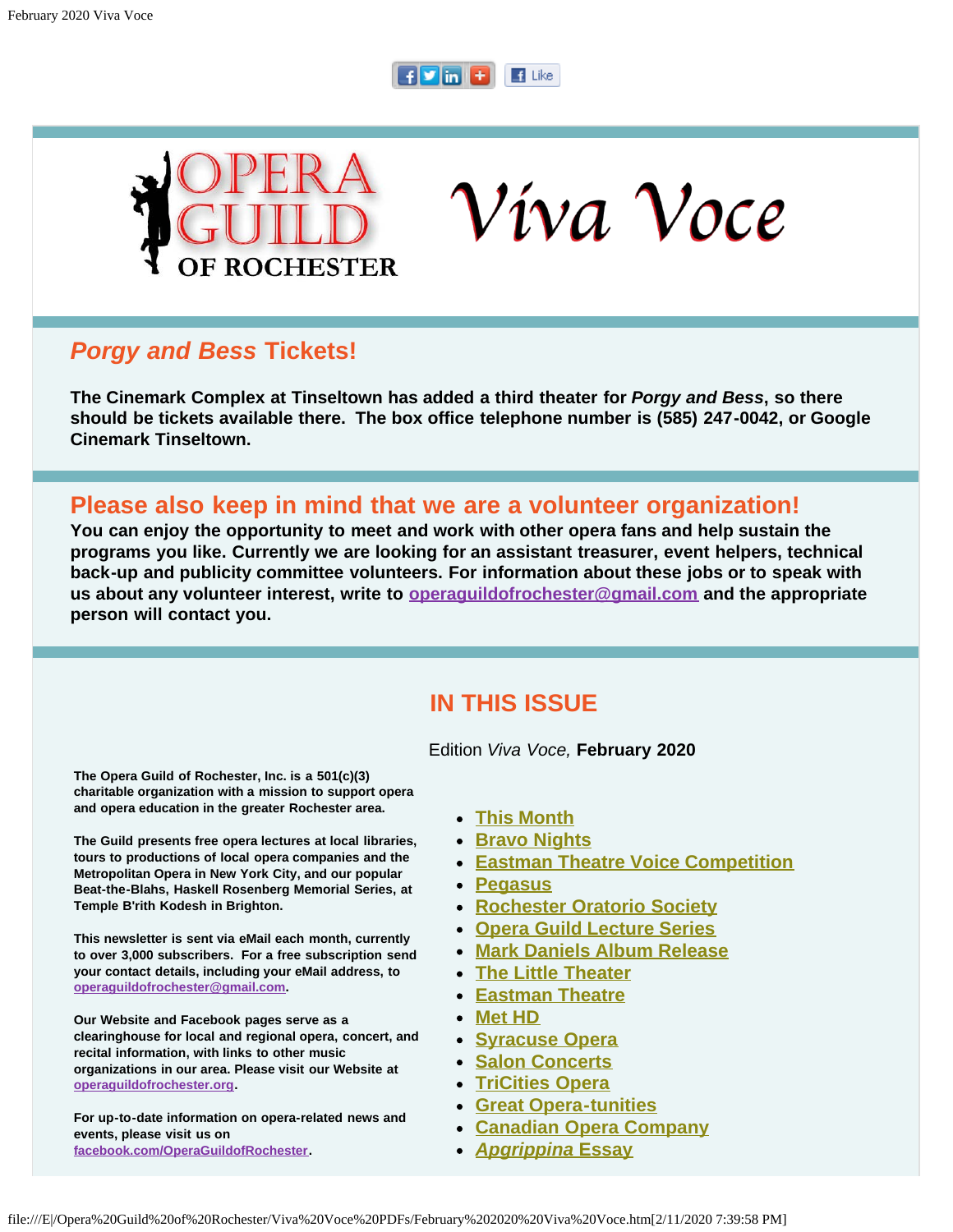**[Donations and Tax Receipt Note](#page-12-0)**



**Some events are now being recorded. Click the YouTube logo to visit us there.**



<span id="page-1-0"></span>**Reader Article submission deadline for the next issue is the 15th of the previous month.**



| February 1, 2      | <b>Eastman Opera Theatre</b>      | <b>Salieri and Mozart</b>          |
|--------------------|-----------------------------------|------------------------------------|
| <b>February 1</b>  | <b>Met HD Simulcast</b>           | <b>Gershwin's Porgy and Bess</b>   |
| <b>February 2</b>  | <b>Pegasus</b>                    | "Nevertheless, she persisted"      |
| <b>February 2</b>  | <b>Rochester Academy of Med</b>   | <b>Salon Concert</b>               |
| <b>February 5</b>  | Little Theatre CafAO              | <b>Bravo Nights</b>                |
| February 7, 9      | <b>Syracuse Opera</b>             | <b>Candide</b>                     |
| <b>February 21</b> | <b>Friends of Eastman Opera</b>   | <b>Voice Competition</b>           |
| <b>February 28</b> | <b>Rochester Oratorio Society</b> | <b>Sunrise Mass, Twelfth Night</b> |
| <b>February 29</b> | <b>Met HD Simulcast</b>           | <b>Agrippina</b>                   |

**[Return to Contents](#page-0-0)**



Energize your evening on February 5 with dynamic performances by Eastman graduate students. They'll be performing duets from *Don Giovanni* and *Carousel* and solo arias from Massenet's *Le Cid*, *Don Pasquale* and *Little Women*.

Bravo Nights are appreciated by both seasoned opera fans and newcomers who enjoy the casual atmosphere and the chance to see top local talent, free of charge.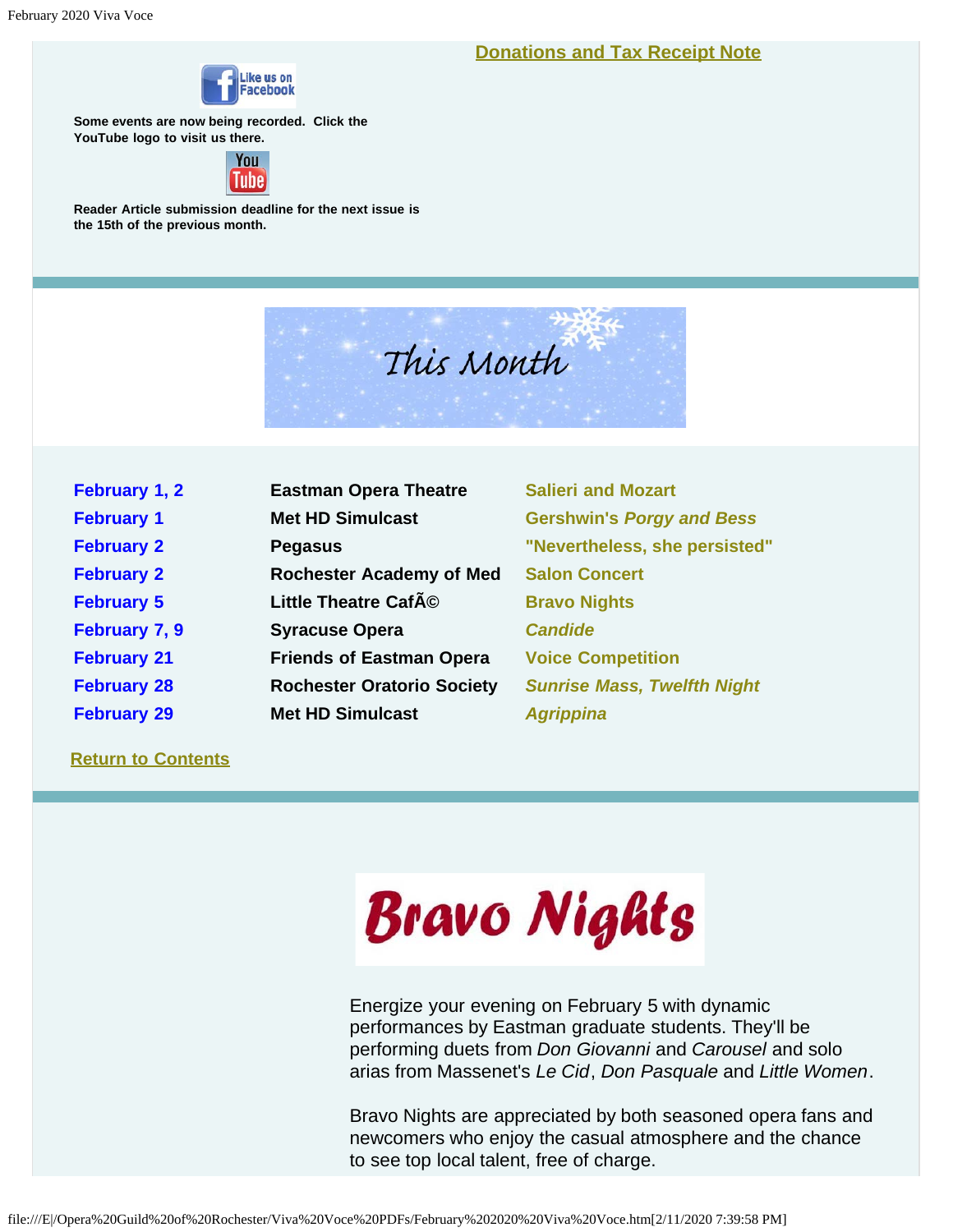<span id="page-2-0"></span>

**Where:** Little Theatre Café - 240 East Ave, Rochester **When:** Wednesday, February 5 from 7 - 9 pm **Cost:** No admission fee

## **Meet Our Performers**



**[Lauren Nash Silberstein](https://www.youtube.com/watch?v=W4ESbuHcfwU)**, soprano, most recently performed as a Young Artist with The Ohio Light Opera as Lavinia in Perchance to Dream, Cinderella's Mother in *Into the Woods*, and Leontine (cover) in *The Devil's Rider*. In Fall 2019, she portrayed Little Red in "*Little Red's Most Unusual Day*" with Rochester Fringe Festival. Lauren is a recent graduate of The Eastman School of Music with a Master's in Performance and Literature.



**Matthew John Zatko**, baritone, is currently pursuing his Master's Degree in Vocal Performance and Literature at the Eastman School of Music, while studying under mezzo soprano Katherine Ciesinski. Most recently, he performed the title role in the Eastman Opera Theatre production of Mozart's *Don Giovanni*. This May, he will be performing the role of Simone in EOT's production of Puccini's *Gianni Schicchi*. Following graduation, he will be attending *Si parla, si canta* under the direction of Benton Hess.

**Yucong (Zoe) Wang** is a composer, pianist, and classical music entrepreneur from China. She is currently pursuing her two Doctoral of Musical Arts degrees in collaborative piano and composition at Eastman School of Music, where she holds the Brook Smith Fellowship, the Samuel Adler Scholarship, and a teaching assistantship in composition. Yucong is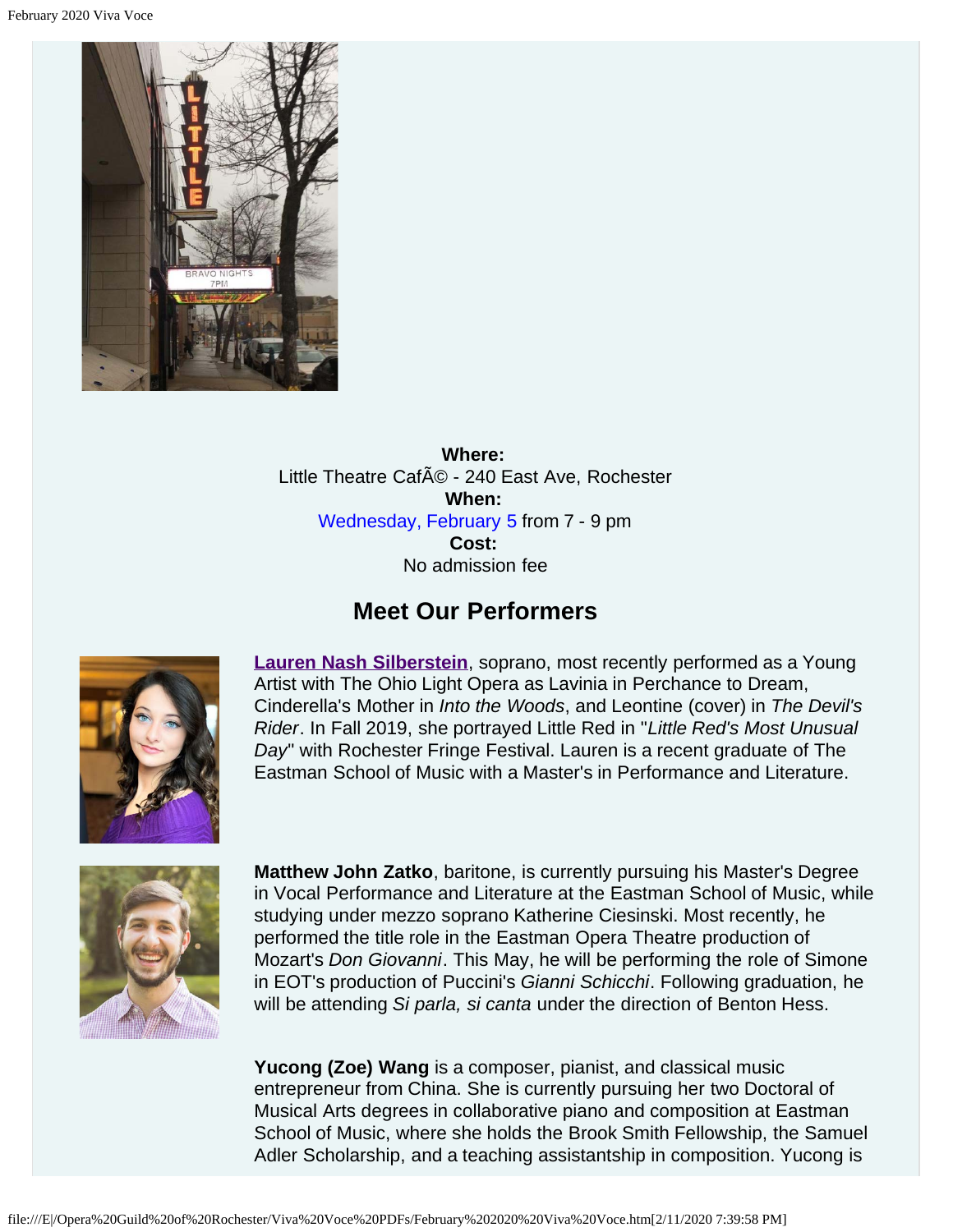

the co-founder and co-artistic director of Dragonfly International Music Festival (DIMF) in China. Yucong began to compose at age 12.

Mark your calendar for these additional Bravo Nights in 2020:

Wednesday, June 10

Tuesday, September 29

Monday, November 30

Bravo Nights are appreciated by both seasoned opera fans and newcomers who enjoy the casual atmosphere and the chance to see top local talent, free of charge. Refreshments are available for purchase at the CafAO.

## **[Return to Contents](#page-0-0)**

# <span id="page-3-0"></span>**Friends of Eastman Opera Voice Competition**

**Friday, February 21, 2020** 8:00 PM, Kilbourn Hall 26 Gibbs Street Rochester, New York 14604

*FEO sponsors an annual Vocal Competition in which a number of Eastman's very best singers, selected by their teachers, compete for significant cash awards. It provides an opportunity for these singers to perform for a nationally or internationally recognized conductor, stage director, or impresario serving as adjudicator who give them valuable feedback.*



**[Return to Contents](#page-0-0)**

# <span id="page-3-1"></span>**Pegasus 2019-2020 Season**

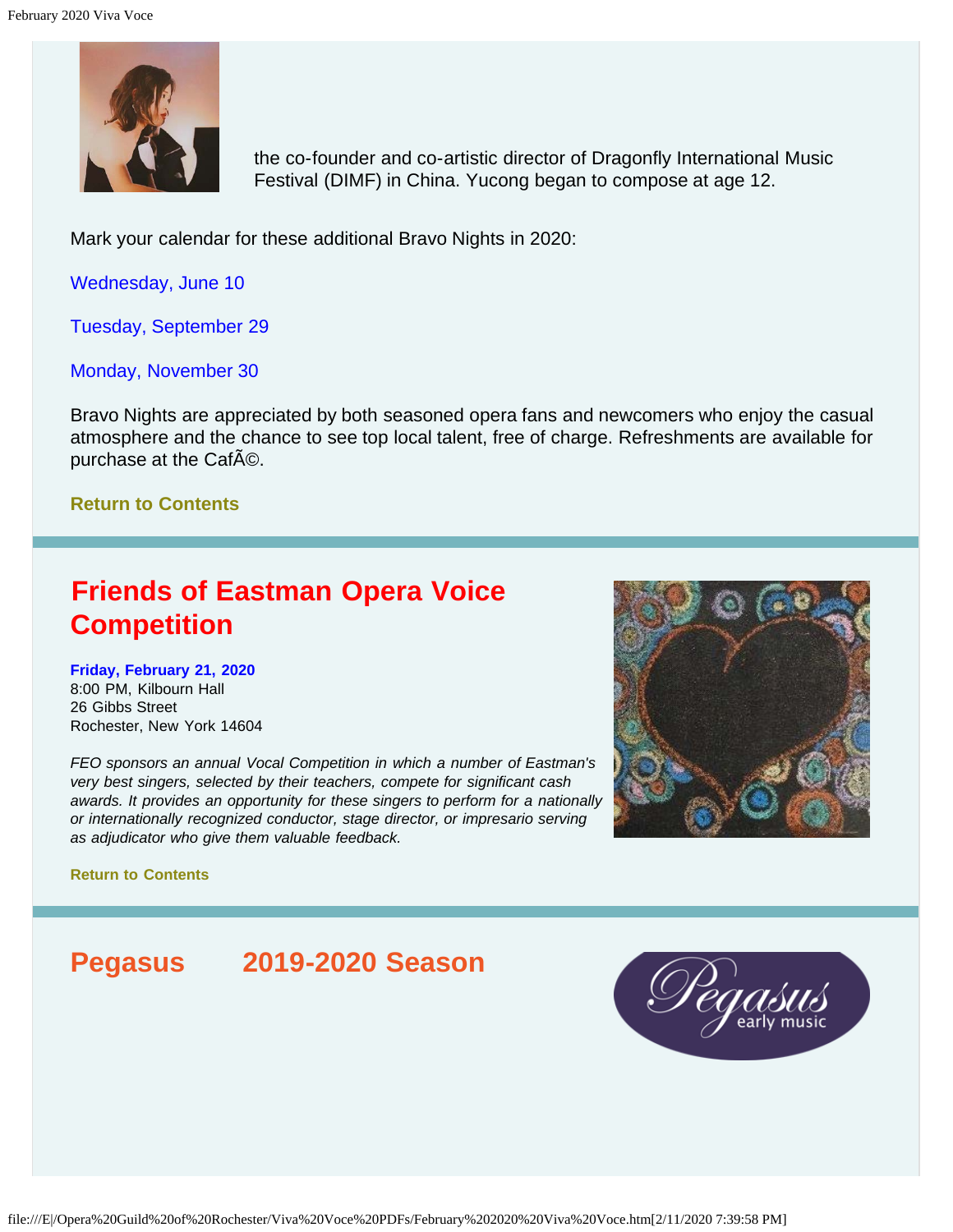

# "Nevertheless, she persisted"

February 2, 2020 @ 4 pm Downtown United Presbyterian Church, 121 N. Fitzhugh Street, Rochester

Music of strong women, with [Laura Heimes](https://www.pegasusearlymusic.org/artist/laura-heimes-2/), soprano, and Laura Heimes, soprano chamber ensemble. Music by Elizabeth Jacquet de la Guerre, Antonia Bembo, and George Frideric Handel.

[Naomi Gregory,](https://www.pegasusearlymusic.org/artist/naomi-gregory/) harpsichord [Boel Gidholm,](https://www.pegasusearlymusic.org/artist/boel-gidholm/) violin [Deborah Fox,](https://www.pegasusearlymusic.org/artist/deborah-fox/) theorbo

# The Panther and the Rose

March 15, 2020 @ 4 pm Downtown United Presbyterian Church, 121 N. Fitzhugh Street, Rochester

Medieval music from the Italian trecento: caccias, ballatas, and madrigales by Ciconia, Landini, and more. [Andrew Rader,](https://www.pegasusearlymusic.org/artist/andrew-rader/) countertenor [Jonas Budris,](https://www.pegasusearlymusic.org/artist/jonas-budris/) tenor [Dongmyung Ahn](https://www.pegasusearlymusic.org/artist/dongmyung-ahn/), Vielle [Christa Patton,](https://www.pegasusearlymusic.org/artist/christa-patton/) harp & recorder [Deborah Fox,](https://www.pegasusearlymusic.org/artist/deborah-fox/) lute

# Diderot Quartet with Jesse Blumberg

May 17, 2020 @ 4 pm Downtown United Presbyterian Church, 121 N. Fitzhugh St. Rochester

Haydn & Mendelssohn quartets plus song arrangements of Clara Schumann & Fanny Mendelssohn

[Jesse Blumberg](https://www.pegasusearlymusic.org/artist/jesse-blumberg/), baritone [Diderot String Quartet](https://www.pegasusearlymusic.org/artist/diderot-string-quartet/) Johanna Novom, Adriane Post, violins; Kyle Miller, viola; Paul Dwyer, cello

<span id="page-4-0"></span>**[Return to Contents](#page-0-0)**

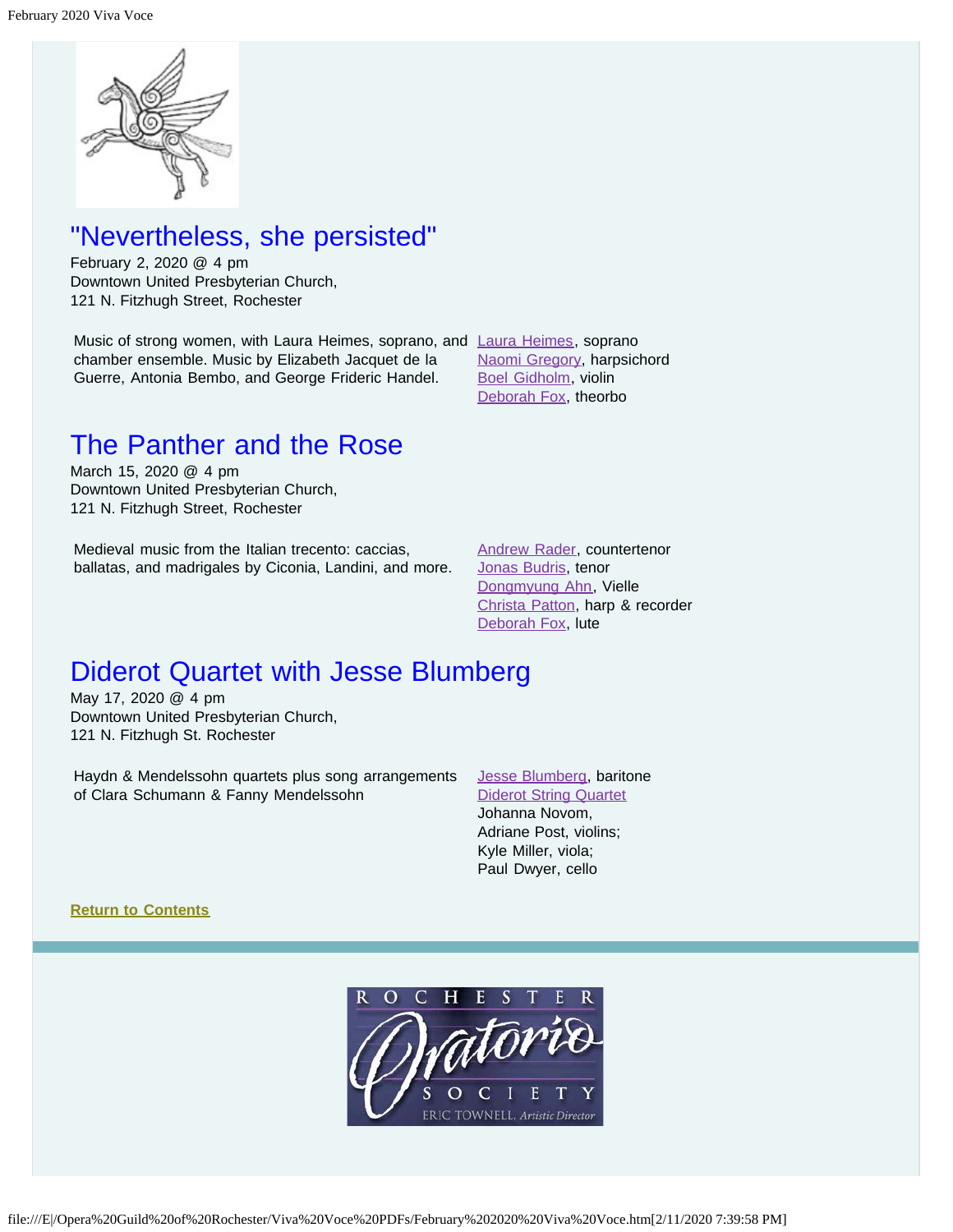

## **ROS presents "Sunrise Mass" and "Twelfth Night"**

## **Friday, February 28, 2020 | 7:30 PM**

Hochstein Performance Hall 50 Plymouth Ave N Rochester, NY 14614

Click Here to [Purchase Tickets](https://red.vendini.com/ticket-software.html?t=tix&e=ae00b5e20e59c143f437f9b38b5163f9)

Ola Gjeilo's sublime "Sunrise Mass" and Frank James Staneck's Shakespeare cantata, "Twelfth Night" inspire an uplifting tone to our darkest season. The Nazareth Bach Children's Choir, directed by Karla Krogstad, are featured special guests. The ROS Orchestra performs Respighi's wonderful Ancient Airs and Dances Suite No. 3.



[Return to Contents](#page-0-0)

## **ROS presents Bloch's "Sacred Service"**

## **Friday, April 24, 2020 | 7:30 PM**

Hochstein Performance Hall 50 Plymouth Ave N Rochester, NY 14614

## [Click Here to Purchase Tickets](https://tickets.vendini.com/ticket-software.html?t=tix&e=803944be2c01a48fa44bfdb7f0108179&vqitq=1bc33252-1e67-4e3c-883d-e5a706f4533e&vqitp=e6f92759-9692-45d2-891d-dd9ee79884db&vqitts=1580065950&vqitc=vendini&vqite=itl&vqitrt=Safetynet&vqith=8900e0fd1c40ffff87c3100b4bc18a63)

The ROS commemorates the 75th anniversary of the liberation of the concentration camps through an inspiring performance of Bloch's "Sacred Service," sung in Hebrew and English. Cantor Isaac Assor is the soloist with the ROS orchestra and chorus in this fifth annual collaboration with the University of Rochester Humanities Center.

# <span id="page-5-0"></span>**Opera Guild of Rochester Free lecture/Listening Series**

Brighton Library, 2300 Elmwood Ave. Tuesdays, 7-9 pm



Note: Due to the renovation taking place at the library, the February 25th lecture is CANCELLED. It will be rescheduled; watch *Viva Voce* for details.

March 10, Philip Glass' *Satyagraha*, David Dean. This is the second of Glass' trilogy of operas about great men in each of three fields of human endeavor. It concerns Gandhi and the fight for social justice in South Africa.

March 17, *Operatic Oddities, Singing Outside the Box*, Art Axelrod. Explores some opera scenes that do not follow the usual conventions of music drama and composition.

March 24, Verdi's *Simon Boccanegra*, Peter Dundas. From a Met telecast on Dec.29, 1984; Sherrill Milnes as Bocanegra, Anna Tomowa-Sintow as Amelea, conducted by James Levine. The New York Times: "...[I]t contains some of the most powerful music that Verdi ever wrote."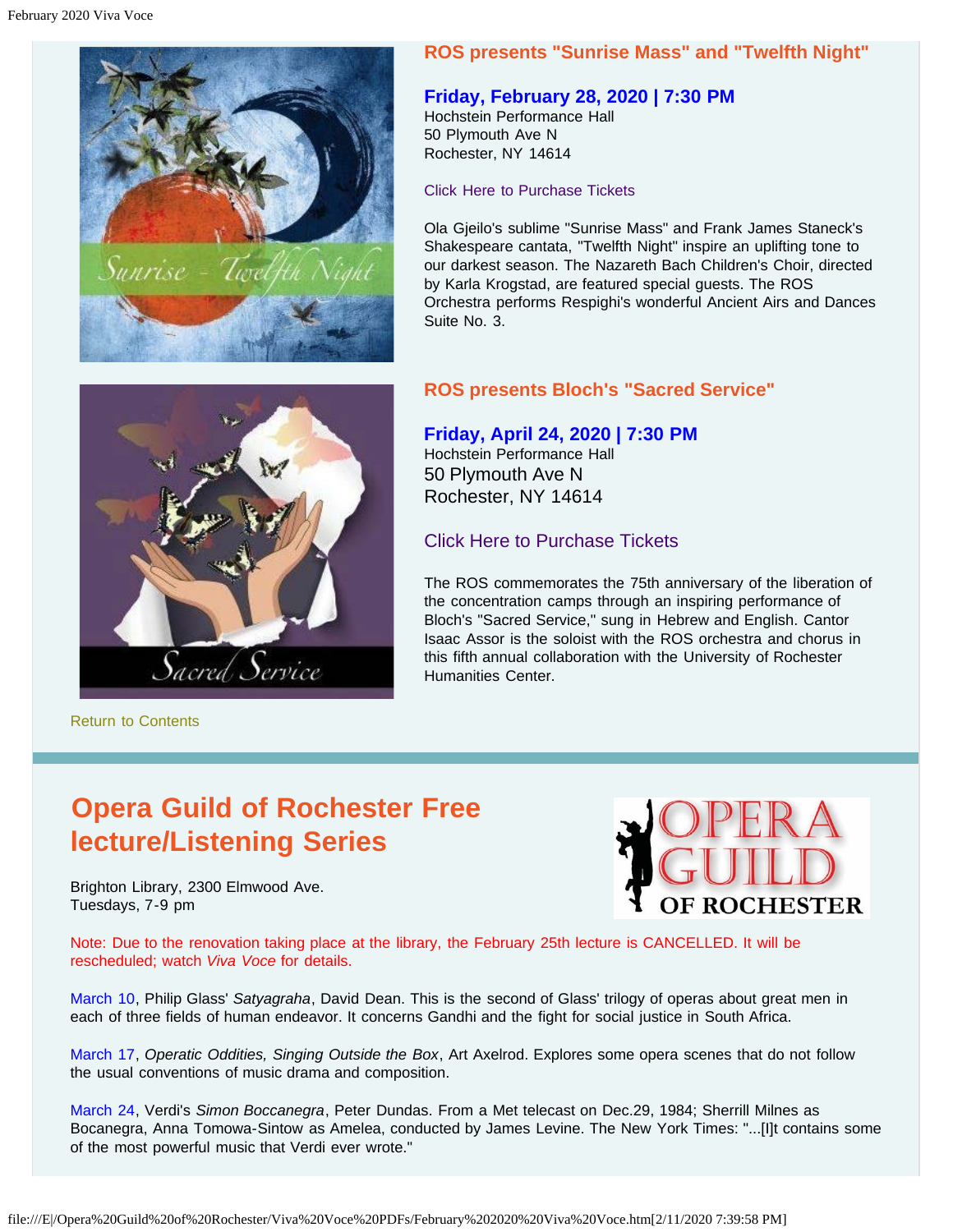March 31, *Great Scenes from Verdi*, Rosalba Pisaturo. The title says it all!

**[Return to Contents](#page-0-0)**

# <span id="page-6-0"></span>**Mark Daniels Album Release**

Mark Daniels, well known to the Rochester community from recitals at the Lyric Theater and appearances at Bravo Night and the Opera Guild's Annual Donor Recital, has released his first album, "The Lyric Tenor in Recital." Accompanied by Rob Goodling, noted piano accompanist, teacher, and frequent competition juror, the album comprises opera arias, musical theater selections, and songs in six languages. To order, send Mark an email at [mdmarky76@gmail.com](mailto:mdmarky76@gmail.com). Also note that Mr. Daniels' next recital at the Lyric Theater will take place on **Sunday, April 26 at 4 pm.**



#### [Return to Contents](#page-0-0)

<span id="page-6-1"></span>

# **Royal Opera House Film Series at The Little**

**LA BOHEME Sunday Mar 29 (Noon) Tuesday Mar 31 (6pm)**

The Little Royal Opera House Series is sponsored in part by the Rochester Oratorio Society.

**FREE:** informal meet-ups after the Sunday showing in the Little CafA©. All welcome!

## **[Return to Contents](#page-0-0)**

# <span id="page-6-2"></span>**EASTMAN OPERA THEATRE 2019-2020 SEASON**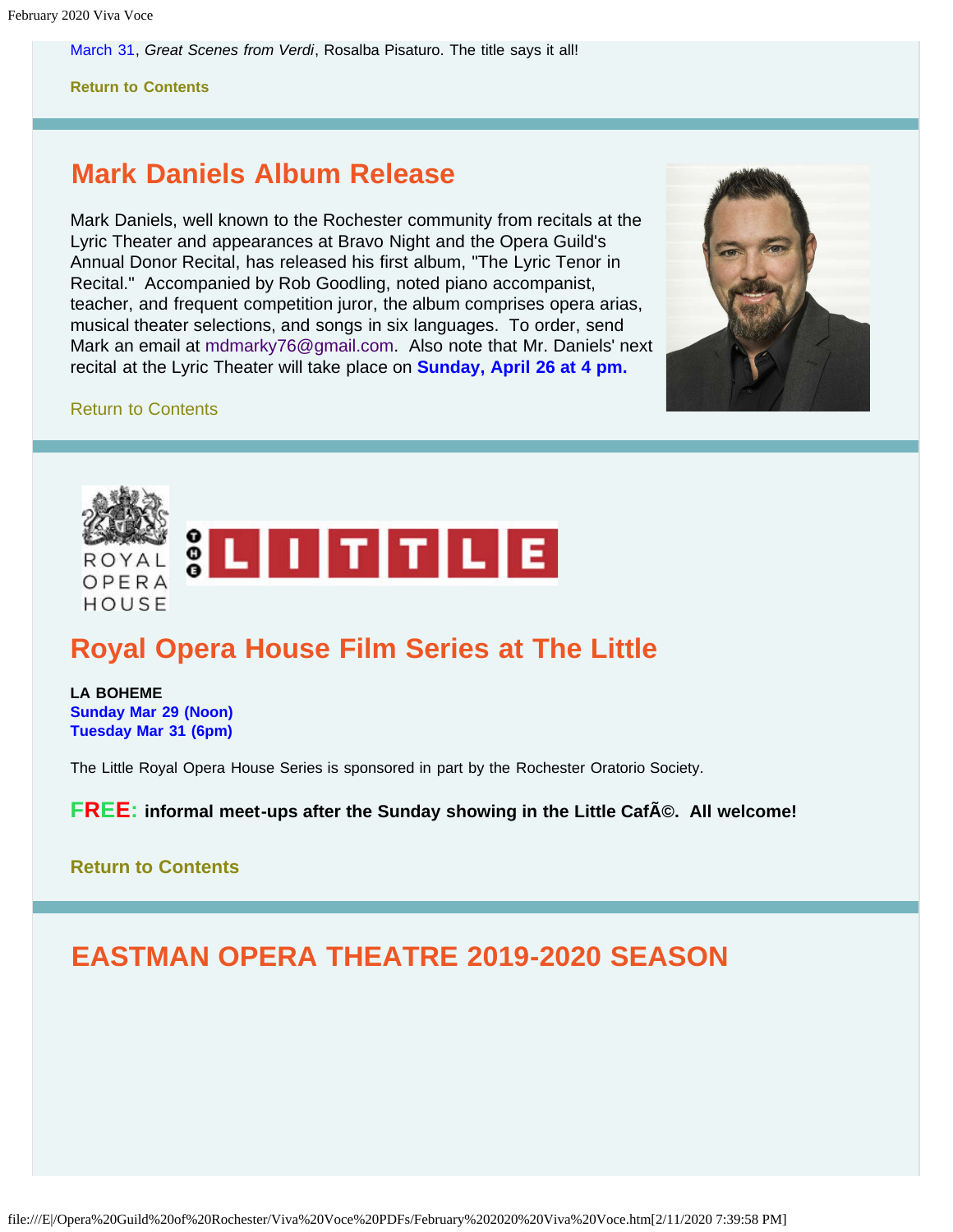

#### **January 23-26, 30-31**, and **February 1-2**, 804 Annex Blackbox Theatre

*Prima La Musica, Poi le Parole (First the Music, Then the Words),* music by Antonio Salieri with lyrics by Giovanni Basti; and *Der Schauspieldirektor (The Impresario)*, music by Wolfgang Amadeus Mozart, lyrics by Gottlieb Stephanie, another double bill.

#### **April 2-5**, Kodak Hall

*Sweeney Todd, The Demon Barber of Fleet Street*, with music and lyrics by Stephen Sondheim and book by Hugh Wheeler.

Tickets are on sale now with **\$24 General Admission**. \$10 student tickets available. Tickets can be purchased at the Eastman Theatre Box Office, 26 Gibbs St.; by phone (585) 274-3000; or online at [http://eastmantheatre.org](http://www.eastmantheatre.org/).

[Return to Contents](#page-0-0)

# <span id="page-7-0"></span>**Metropolitan Opera HD Season 2019 - 2020**

## **All showings at 12:55 pm**

**Gershwin,** *Porgy and Bess* **February 1**  For more info, **[click here](https://www.metopera.org/season/in-cinemas/2019-20-season/porgy-and-bess-live-in-hd/)**



One of America's favorite operas - Ja transports audiences to Catfish Row with the music, dancing, emotion, and heartbreak of

you're going to stage Gershwin's opera, this is how," raved the *Guardian* when the new production premiered in London in 2018. David Robertson conducts a dynamic cast, featuring the sympathetic duo of Eric Owens and Angel Blue in the title roles and an all-star ensemble that includes Golda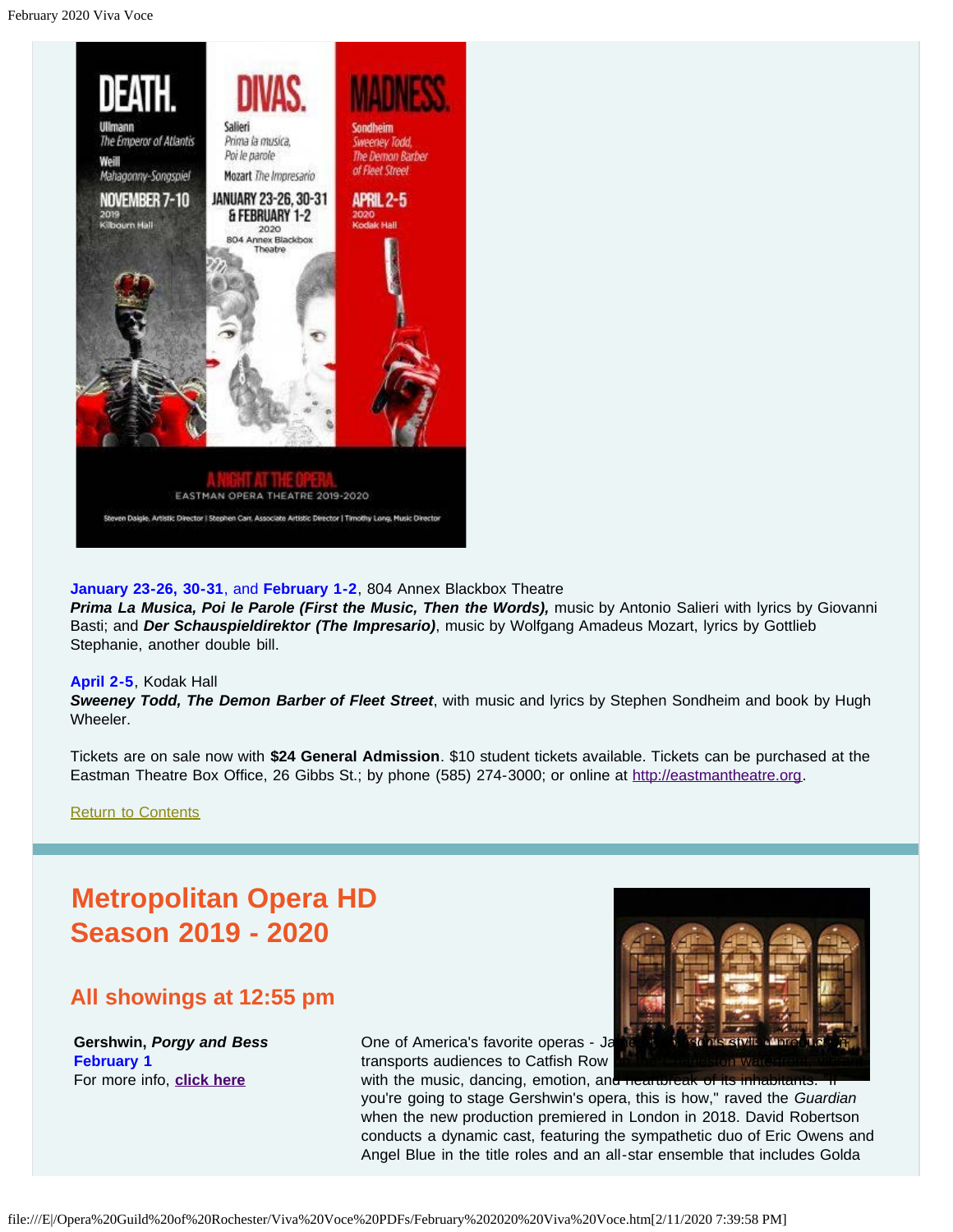**Handel,** *Agrippina*  **February 29**  For more info, **[click here](https://www.metopera.org/season/in-cinemas/2019-20-season/agrippina-live-in-hd/)**

**Wagner,** *Der Fliegende Holländer*  **March 14**  For more info, **[click here](https://www.metopera.org/season/in-cinemas/2019-20-season/der-fliegende-hollander-live-in-hd/)**

**Puccini,** *Tosca*  **April 11**  For more info, **[click here](https://www.metopera.org/season/in-cinemas/2019-20-season/tosca-live-in-hd/)**

**Donizetti,** *Maria Stuarda*  **May 9**  For more info, **[click here](https://www.metopera.org/season/in-cinemas/2019-20-season/maria-stuarda-live-in-hd/)**

Schultz, Latonia Moore, Denyce Graves, Frederick Ballentine, and Alfred Walker. For an essay on *Porgy and Bess* please see the January 2020 issue of *Viva Voce*.

Handel's tale of intrigue and impropriety is set in ancient Rome, with star mezzo-soprano Joyce DiDonato as the controlling, power-hungry Agrippina and Harry Bicket conducting. Sir David McVicar's production ingeniously reframes the action of this black comedy about the abuse of power to "the present," where it should loudly resonate. The all-star cast features mezzosoprano Kate Lindsey as Agrippina's son and future emperor Nerone, soprano Brenda Rae as the seductive Poppea, countertenor Iestyn Davies as the ambitious officer Ottone, and bass Matthew Rose as the weary emperor Claudius. For an essay on Agrippina please [Click Here](#page-11-1).

The great bass-baritone Sir Bryn Terfel brings his acclaimed portrayal of the doomed sea captain of the title.. Valery Gergiev conducts a new production by Fran<sub>AS</sub> ois Girard, whose visionary 2013 take on *Parsifal* set the recent Met standard for Wagner stagings. With sweeping sets by John Macfarlane, Girard's new production turns the Met stage into a rich, layered tableau reminiscent of a vast oil painting. The gifted German soprano Anja Kampe, in her Met debut run, is the devoted Senta, whose selfless love is what the Dutchman seeks, with bass Franz-Josef Selig as her father, Daland, and tenor Sergey Skorokhodov as her deserted former lover, Erik.

Soprano Anna Netrebko, whom the *New York Times* hailed as "magnificent" when she made her role debut as Tosca in 2018, returns as Puccini's explosive diva. Tenor Brian Jagde is the idealistic painter Cavaradossi, and baritone Michael Volle completes the opera's fatal love triangle as the sinister Scarpia. Bertrand de Billy conducts Sir David McVicar's stunning production.

Soprano Diana Damrau, following her triumph as Violetta in last season's new production of Verdi's *La Traviata*, returns as the martyred Mary, Queen of Scots, in Donizetti's bel canto showcase. Star mezzo-soprano Jamie Barton is her imperious rival Queen Elizabeth I, and the silkenvoiced tenor Stephen Costello is the noble Earl of Leicester. Maurizio Benini conducts Sir David McVicar's handsome production.

#### **[Return to Contents](#page-0-0)**

<span id="page-8-0"></span>

Hear it. See it. Feel it.

## **Leonard Bernstein's** *Candide*

#### **February 7 & 9, 2020**

A sparkling adaptation of Voltaire's satirical novella, *Candide* melds European operetta, musicals, Latin American dance rhythms, and everything in between into its own eclectic style. Young Candide's tutor believes everything happens for the best. Through war, plague, earthquake, shipwreck, and the Spanish Inquisition, Candide tries to hold onto this optimism. Will he become disillusioned or will he find the best of all possible worlds? [Click Here](https://www.syracuseopera.org/subscriptions) to Buy Tickets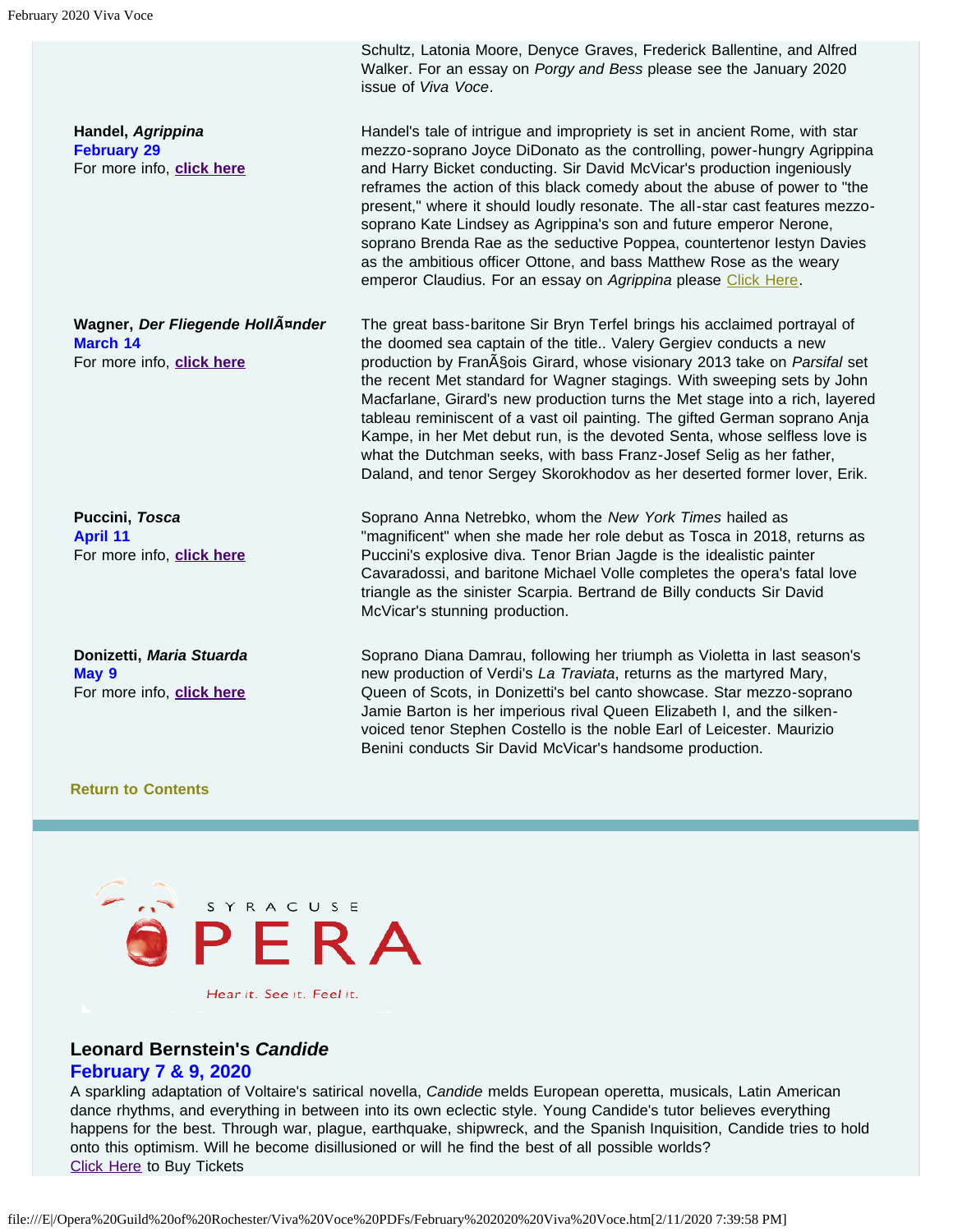## **Giacomo Puccini's** *Tosca* **May 1 & 3, 2020**

MODELE DE

Against a backdrop of intense political unrest, all of Rome is under control of the corrupt police chief Scarpia. When he becomes obsessed with the fiery diva Tosca, she takes a stand in the name of all she holds sacred-art, freedom, and love-in an attempt to free her lover and save herself. Experience the heartbreak, drama, and intrigue of Puccini's timeless masterpiece and enjoy its beloved music. Will love prevail? And at what cost? [Click Here](https://www.syracuseopera.org/subscriptions) to Buy Tickets

[Return to Contents](#page-0-0)

 $a$ att

# <span id="page-9-0"></span>**Rochester Academy of Medicine**



September 22, 2019 October 20, 2019 February 2, 2020 March 1, 2020 March 29, 2020

All Performances begin at 2pm

Season Ticket: \$140 Single Ticket: \$30 At the door: \$35

Rebecca Penneys, piano Mikhail Kopelman, violin Stefan Reuss, cello

Rochester Academy of Medicine 1441 East Avenue (585) 271-1314 raom.org





**[Return to Contents](#page-0-0)**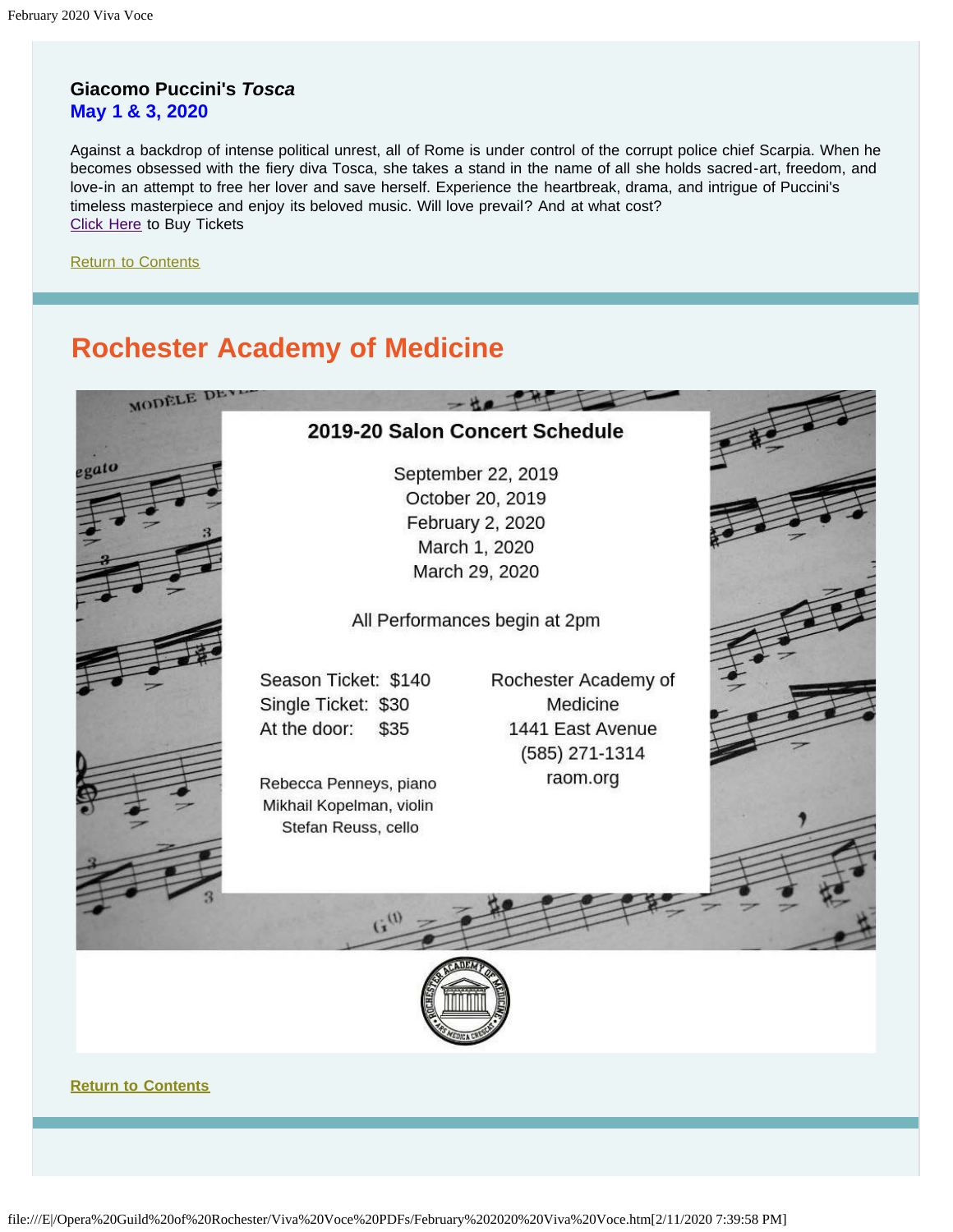# TRICITIES<br>OPERA

## <span id="page-10-0"></span>**Tickets, call 607-772-0400; Box office information and to buy online, see [tricitiesopera.com/box-office](http://tricitiesopera.com/box-office)**



**April 24 & May 1, 2020 - 7:30pm April 26 & May 3, 2020 - 3:00pm**

#### **A Little Night Music**

April 24 & May 1, 2020 - 7:30pm April 26 & May 3, 2020 - 3:00pm

Tri-Cities Opera Center 315 Clinton Street Binghamton, NY 13905

Sondheim creates a stunning tour de force when he takes Ingmar Bergman's film, *Smiles of a Summer Night*, and turns it into a musical of masterful execution and elegance. Winner of four Tony Awards, this is a musical work that has forever entranced the world of theatre, including the popular song "Send in the Clowns". The cast includes Kevin Bryant (Henrik), Emily Geller (Desiree), Chelsea Melamed (Charlotte), Gina Moscato (Anne), John Shelhart (Fredrik), and Heidi Weeks (Madame Armfeldt). The production is directed by James Kenon Mitchell, conducted by Joshua Horsch.

**Preview Gala Thursday, May 14, 2020, 7:30PM**

#### **Preview Gala**

Thursday, May 14, 2020, 7:30PM SAVOCA HIBBITT HALL TRI-CITIES OPERA CENTER 315 Clinton Street. Binghamton, NY 13905 Opera does Broadway in this musical review! Our top-notch Resident Artists sing their 'farewell' at this rollicking evening of Broadway favorites! ONE NIGHT ONLY! \$29 & \$39 gets you a fantastic show with concessions available in the lobby.

[Return to Contents](#page-0-0)

# <span id="page-10-1"></span>**GREAT OPERA-TUNITIES**

**(For those wishing to explore opera without spending a lot of money)**

**FREE - Friends of Eastman Opera Voice Competition**. Look for listing in February 2020 *Viva Voce*. 8 pm, Kilbourn Hall, Gibbs Street, Rochester.

**FREE - The Lotte Lenya Competition**: young multi-talented singer/actors performing both opera and musical theater selections. See *Viva Voce* for more information about the event being held on Saturday, May 2nd, 2020.

**FREE - Opera Guild Lectures** in September at Fairport Library, February and March (with many video selections) at Brighton Memorial Library, 7 pm, 2300 Elmwood Ave, see January issue for more information.

\$9/10 suggested donation - Opera Guild "Beat the Blahs." Opera DVD presentations at Temple B'rith Kodesh. Four Sundays in January at 1 pm, see the 2020 schedule in this issue. Pre-performance talk, refreshments at intermission, children and students always FREE.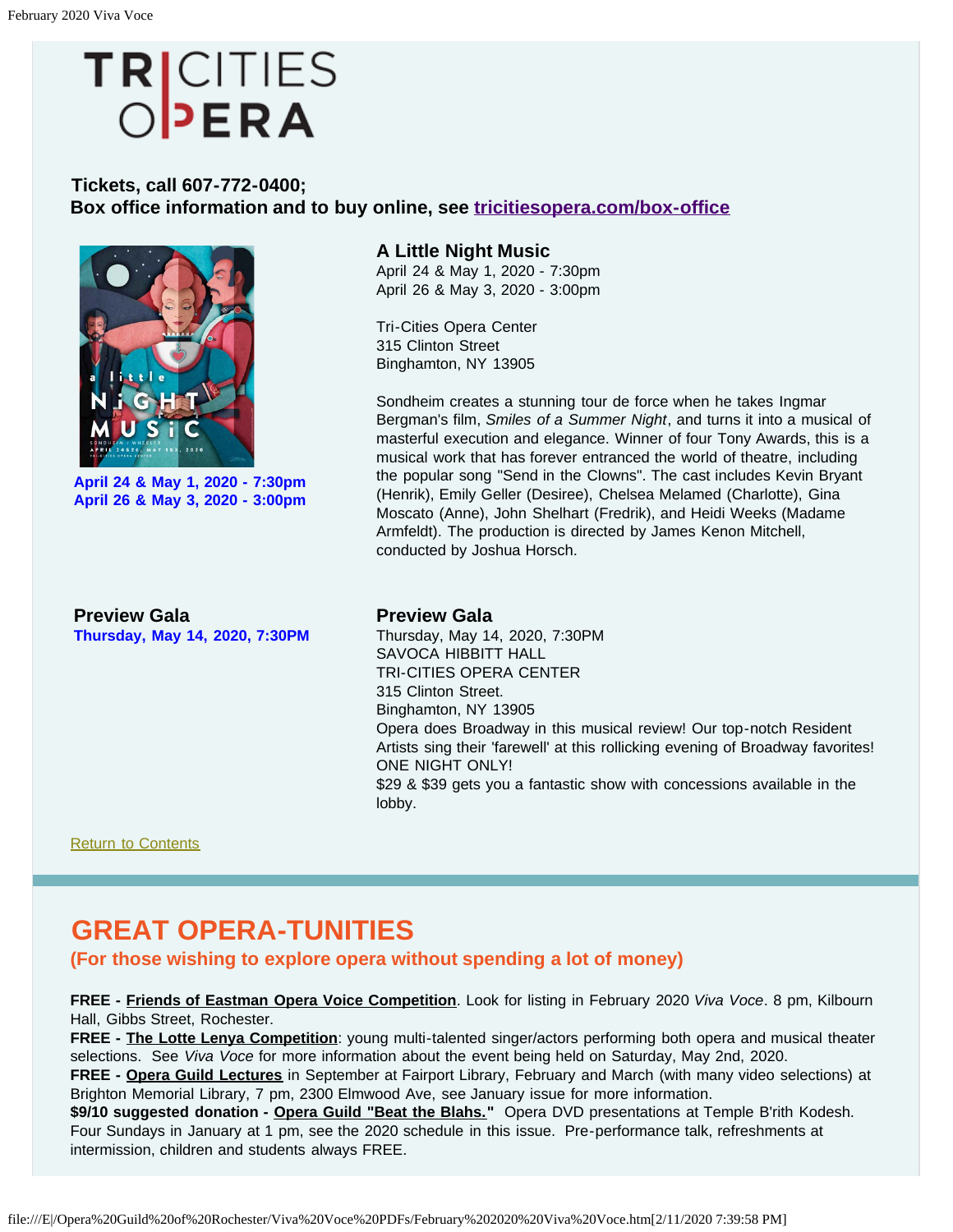**\$24**; UR students \$10 with ID - **The Eastman Opera Season**: (Eastman voice students). Pre-performance talks; see full listing in *Viva Voce*.

**\$25 per (senior) ticket - Metropolitan Opera simulcasts** in HD of live performances on Saturdays usually at 1 pm. An encore performance, not live, is given on the Wednesday following for \$23. Theaters are at Tinseltown, Eastview, Webster and Henrietta. See full listing and essays in *Viva Voce.*

**FREE** - Opera Guild **Bravo Nights** at The Little Caf<sub>A</sub><sup>®</sup>, live accompanied singers perform opera favorites in an informal atmosphere. See *Viva Voce* for next date.

**\$18** Opera performances from the Royal Opera House at Covent Garden are screened several times a year at **The Little Theatre**, as listed in *Viva Voce*.

#### **[Return to Contents](#page-0-0)**



<span id="page-11-0"></span>**THE BARBER OF SEVILLE** January 19, 2020 to February 7, 2020 **HANSEL & GRETEL** February 6, 2020 to February 21, 2020 **[Learn More](https://www.coc.ca/productions/18719) AIDA** April 18, 2020 to May 8, 2020 **THE FLYING DUTCHMAN** May 1, 2020 to May 16, 2020

**[Return to Contents](#page-0-0)**

<span id="page-11-1"></span>On February 29 the Met in HD will broadcast a performance of George Frideric Handel's *Agrippina*.

## **Naughty, Naughty Rome**

By Rachel Stuhlman

The well-educated gentleman of Handel's day would have studied Latin, read Tacitus's histories of the Roman Empire, and passed Suetonius's *Lives of the Twelve Caesars* around under the table. It was indeed a spicy read, and one suspects that the good Cardinal Vincenzo Grimani had it in hand when he wrote the libretto for *Agrippina*, although he tempered the scandalous gossip in his own characterizations of Claudius, Nero, and Poppea, and added a good guy, Ottone, the loyal commander of the Roman army and Poppea's faithful lover.

Grimani was above all a politician who worked on behalf of the Hapsburgs. His portrayal of the Emperor Claudius has been perceived as an oblique attack on the character of Pope Clement XI, with whom he clashed frequently. His Claudius is a bit of a fool, pompous, gullible, and a married man lusting after the beautiful Poppea. Nero also lusts for Poppea. He comes across not as depraved and mad, but rather as a momma's boy. Not for nothing was the role assigned to a soprano castrato. And it is that very momma, Agrippina herself, who commands the opera. She is the ambitious and unscrupulous Empress who schemes and manipulates in order to place her son Nero on the Imperial throne. But even she is given her moment of doubt, in the beautiful Act II aria "Pensieri, voi mi tormentate" ("Thoughts, you torment me"). With Agrippina the libretto adheres most closely to her reputation for depravity, as passed along by Suetonius. Finally, the principles include the lovely, vain Poppea, who is at first taken in by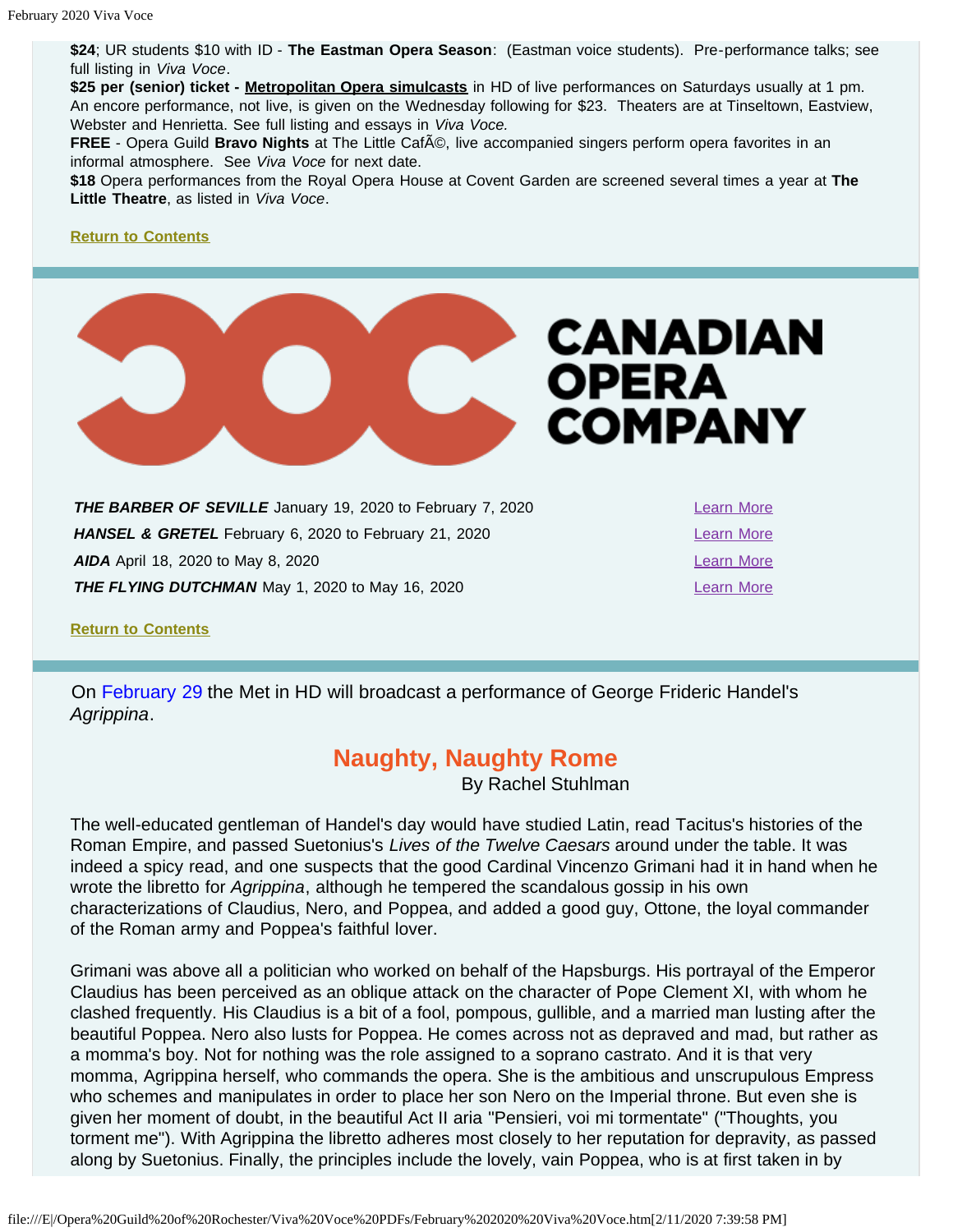Agrippina's lies, but ultimately sets out on her own to discover Ottone's true self and reaffirm her own love for him. Her doubts resolved, she sings "Bel piacere  $\tilde{A}$ " godere fido amor" ("It is such pleasure to enjoy a faithful love,") a joyful aria that mutates into a duet, as she and Ottone tear the clothes off one another and hop into bed. After further complications the plot comes to a somewhat arbitrary conclusion that leaves everyone with what they most desire. Evidently for Claudius this means abdication of the throne, and peace and quiet at last. The operatic Claudius is spared a death by poison, at least for now.

The real Agrippina was nastier than her operatic counterpart, closer to Suetonius than to Handel and Grimani. Her rise to power included a few strategic murders, standard practice for members of the Julio-Claudian dynasty. She made it to the top, married her uncle Claudius, shared his privileges and authority, and even ruled the Roman Empire for a time in her husband's absence. By scheming to have Claudius adopt her son she ensured that Nero succeeded him on the Imperial throne. History paints her very black indeed, but reputation is a tricky thing: Agrippina may in part have been the victim of a successful smear campaign by her political rivals. The fact that she defied every social stricture placed upon the patrician Roman woman certainly did not endear her to commentators. $\hat{A}^1$ 

When her son became Emperor at the age of 16 it was Agrippina's intention to continue dominating him, thereby acting as the real power behind the throne. At first Nero was pleased with this arrangement: the watch word that he set for his Praetorian Guard was "Optima mater:" The Best of Mothers. This allowed Nero to live a sybaritic and self-indulgent life. But eventually, not content with playing the lyre in public, writing poetry, dressing up as an actor, pretending to be a champion chariot driver and generally showing off, Nero began to assume an active role in the governance of the Empire. Agrippina was stripped of her privileges and exiled from the royal household.

As for Poppea, she was far from the clever cutie pie in Handel's opera who manages to pull the wool over the eyes of a dopey Nero and an equally dopey Claudius in order to be united with her lover Ottone. Quite the contrary, she and Nero began an affair that Agrippina disapproved of. Five years after he was proclaimed Emperor, encouraged by Poppea, Nero had his mother killed. He then married Poppea: she lasted for 3 years before being kicked to death by her husband. After that brutal murder Nero, as theatrical as ever, ordered Sporus, a young freedman, to be castrated, and then married him in a scandalous ceremony. According to a later historian, Sporus bore an uncanny resemblance to Poppea, and Nero even called him by his dead wife's name.

The motivations and even some of the facts of this history have been disputed. But one thing is certain: the opera *Agrippina* is a fantasy. Comedy was notably absent from the lives of these people.

## **[footnote]**

1. There is a laudatory biographical essay by Emma Southon, "Who Was Agrippina?" in the latest issue of *Opera News* (February 2020, pp. 26-29).

**Note by Carol Crocca:** *Agrippina* is a sort of opera prequel (although written later) to *L'incoronatione di Poppea* (1643) by Claudio Monteverdi. It tells the story of Poppea's alduterous affair with Nero, she married to Ottone and Nero to Ottavia. Upon Poppea's suggestion, Nero orders his counselor Seneca to commit suicide because he would oppose Nero's divorce and remarriage; Ottone has an affair with Poppea's maid and together they conspire in an unsuccessful attempt to murder Poppea. Ottavia is exiled and Nero and Poppea have their way, a conclusion in harmony with the apparent tenor of the times, if not completely historically accurate.

#### <span id="page-12-0"></span>**[Return to Contents](#page-0-0)**